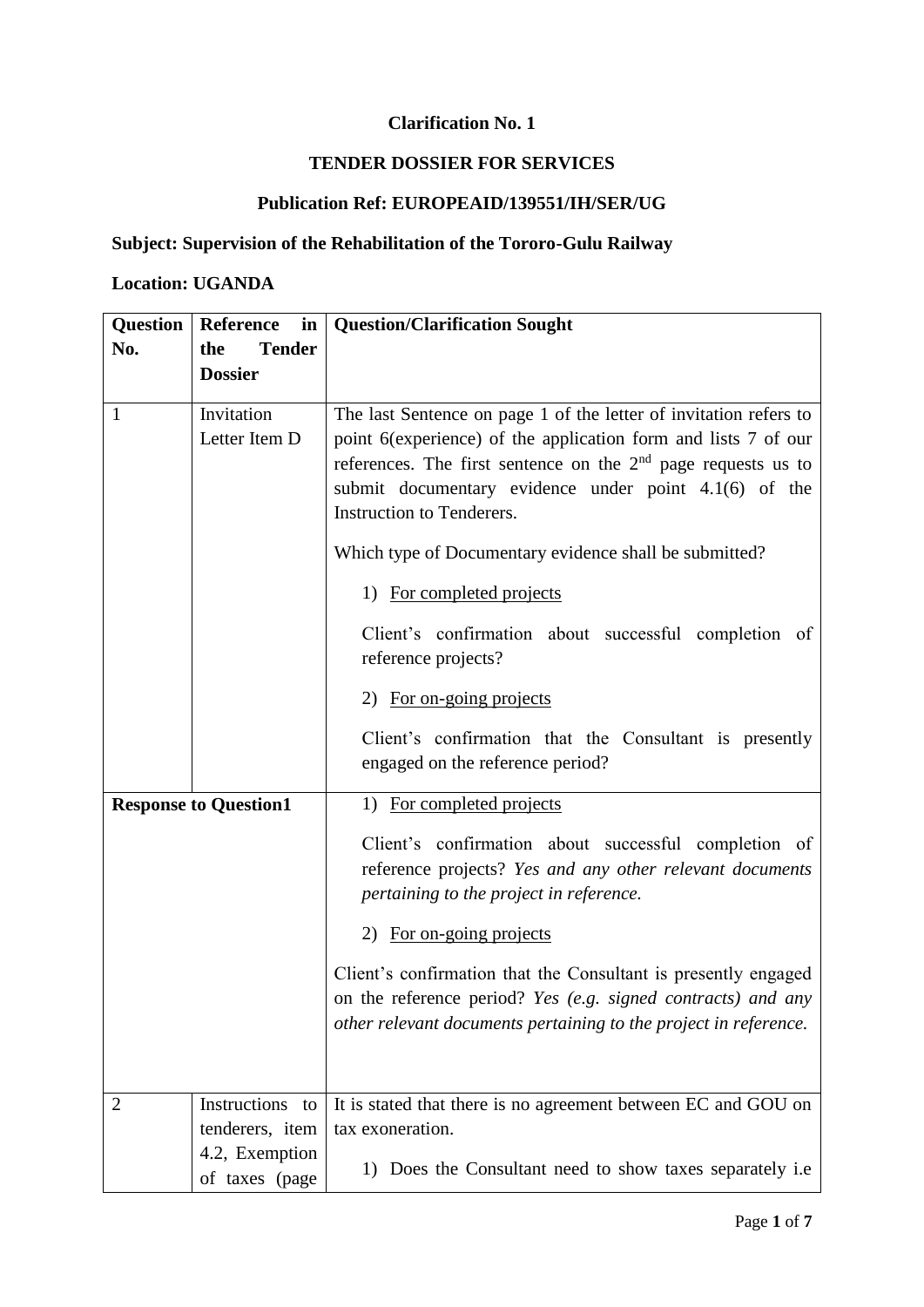| 8 of 131)<br><u>and</u><br>Part B, Annex<br>5,<br><b>Budget</b><br>80 of<br>(Page<br>131) | insert additional lines in table provided in Part B, annex<br>5 below maximum Contract value to show VAT and<br>Withholding Tax calculated from maximum contract<br>value?<br>2) OR will it suffice to modify last line in the table to read<br>maximum contract value excluding any taxes and<br>duties?<br>3) In case VAT and withholding Tax have to be shown<br>separately, please clarify on percentage for VAT and<br>WHT to be applied                                                                                                                                                                                                                                                                                        |
|-------------------------------------------------------------------------------------------|--------------------------------------------------------------------------------------------------------------------------------------------------------------------------------------------------------------------------------------------------------------------------------------------------------------------------------------------------------------------------------------------------------------------------------------------------------------------------------------------------------------------------------------------------------------------------------------------------------------------------------------------------------------------------------------------------------------------------------------|
| <b>Response to Question 2</b>                                                             | 1) Does the Consultant need to show taxes separately i.e.<br>insert additional lines in table provided in Part B, annex<br>5 below maximum Contract value to show VAT and<br>Withholding Tax calculated from maximum contract<br>NO. The annex V: Budget should not be<br>value?<br>modified. Refer to Notes on pages $81 & 82$<br>2) OR will it suffice to modify last line in the table to read<br>maximum contract value excluding any taxes and<br>duties?<br>NO. The annex V: Budget should not be modified.<br>3) In case VAT and withholding Tax have to be shown<br>separately, please clarify on percentage for VAT and<br>WHT to be applied.<br>Taxes shouldn't be shown separately but should be<br>included in the fees. |
| Special<br>3<br>Conditions<br>Article<br>19.2<br>23<br>of<br>(page)<br>131)               | Article 19.2 states that the project implementation period is 48<br>months (36 months construction supervision and 12months for<br>defects liability period)<br>Item 5.2 of the ToR states that the 48 months do include review                                                                                                                                                                                                                                                                                                                                                                                                                                                                                                      |
| <u>and</u><br>Terms<br>of<br>reference 5.2,                                               | of the existing design, supervision of works and defects liability<br>period.<br>1) How much time out of the 36 months is allocated to<br>design review and how many months are scheduled for                                                                                                                                                                                                                                                                                                                                                                                                                                                                                                                                        |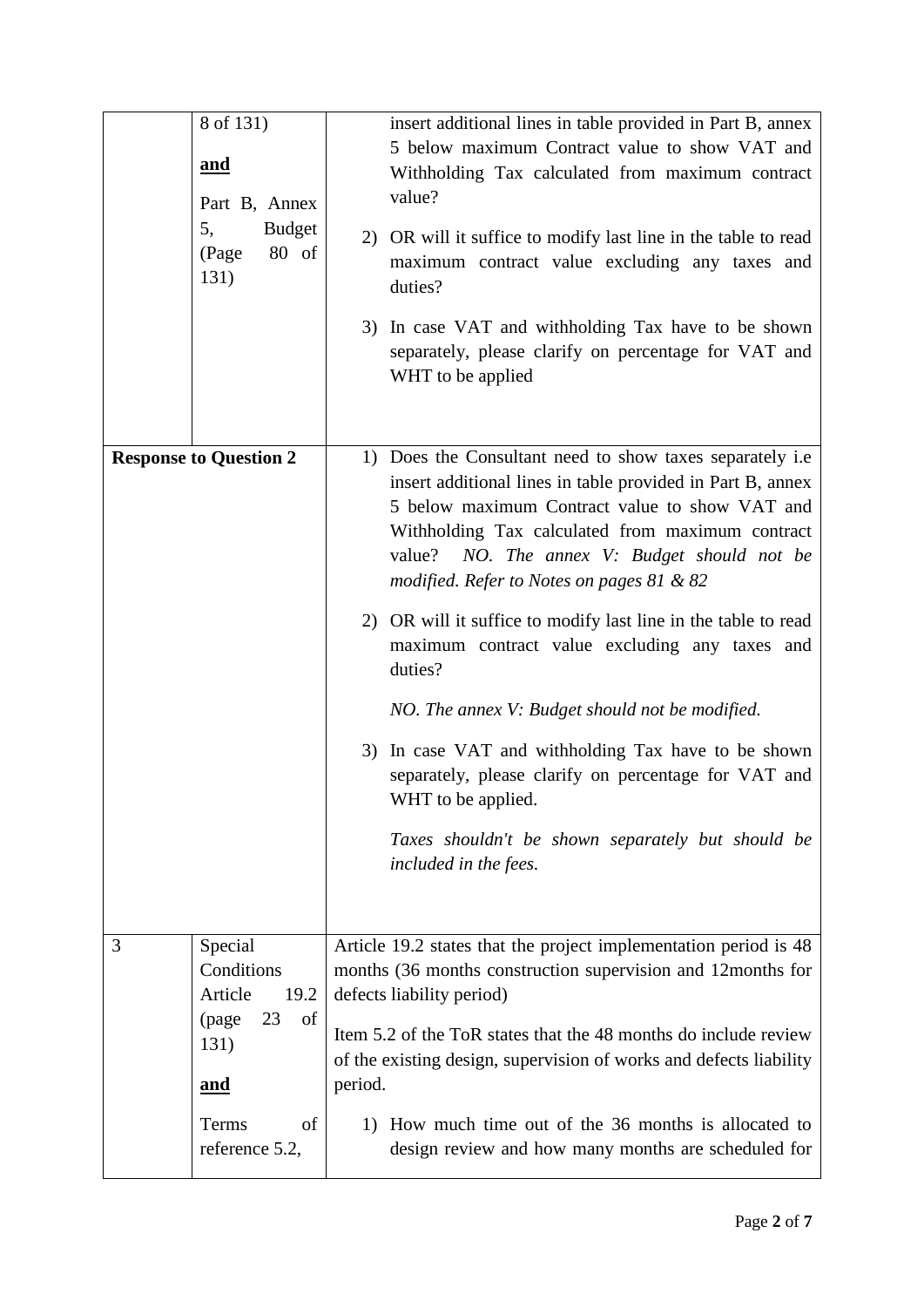| 67<br>of<br>(Page             | construction supervision?                                                                                                                                                       |
|-------------------------------|---------------------------------------------------------------------------------------------------------------------------------------------------------------------------------|
| 131)                          | 2) Is the design review to be carried out on site in Uganda<br>or at Consultant's Office?                                                                                       |
|                               | 3) Which consultancy firm was contracted to carry out<br>detail design and works tender documentation?                                                                          |
|                               | detailed<br>design<br>the<br>and<br>works<br>4) Can<br>tender<br>documentation be made available to the Bidders prior to<br>submitting a bid for design review and supervision? |
|                               | 5) Have the construction works been tendered and if yes<br>when will the contractor mobilise to site?                                                                           |
| <b>Response to Question 3</b> | 1) How much time out of the 36 months is allocated to<br>design review and how many months are scheduled for<br>construction supervision?                                       |
|                               | A minimum level of effort is envisaged for design review                                                                                                                        |
|                               | because the project is for <b>rehabilitation</b> and therefore                                                                                                                  |
|                               | the original alignment shall be maintained. Design                                                                                                                              |
|                               | review shall be done throughout the construction                                                                                                                                |
|                               | supervision period or as and when required during                                                                                                                               |
|                               | construction supervision.                                                                                                                                                       |
|                               | 2) Is the design review to be carried out on site in Uganda<br>or at Consultant's Office?                                                                                       |
|                               | It is expected that design review shall be carried out on<br>site in Uganda.                                                                                                    |
|                               | 3) Which consultancy firm was contracted to carry out<br>detail design and works tender documentation?                                                                          |
|                               | This information cannot be shared.                                                                                                                                              |
|                               | detailed<br>4) Can<br>the<br>design<br>and<br>works<br>tender<br>documentation be made available to the Bidders prior to<br>submitting a bid for design review and supervision? |
|                               | No. Volume 5 of the works tender dossier has been                                                                                                                               |
|                               | published on the Contracting Authority website                                                                                                                                  |
|                               | www.finance.go.ug.                                                                                                                                                              |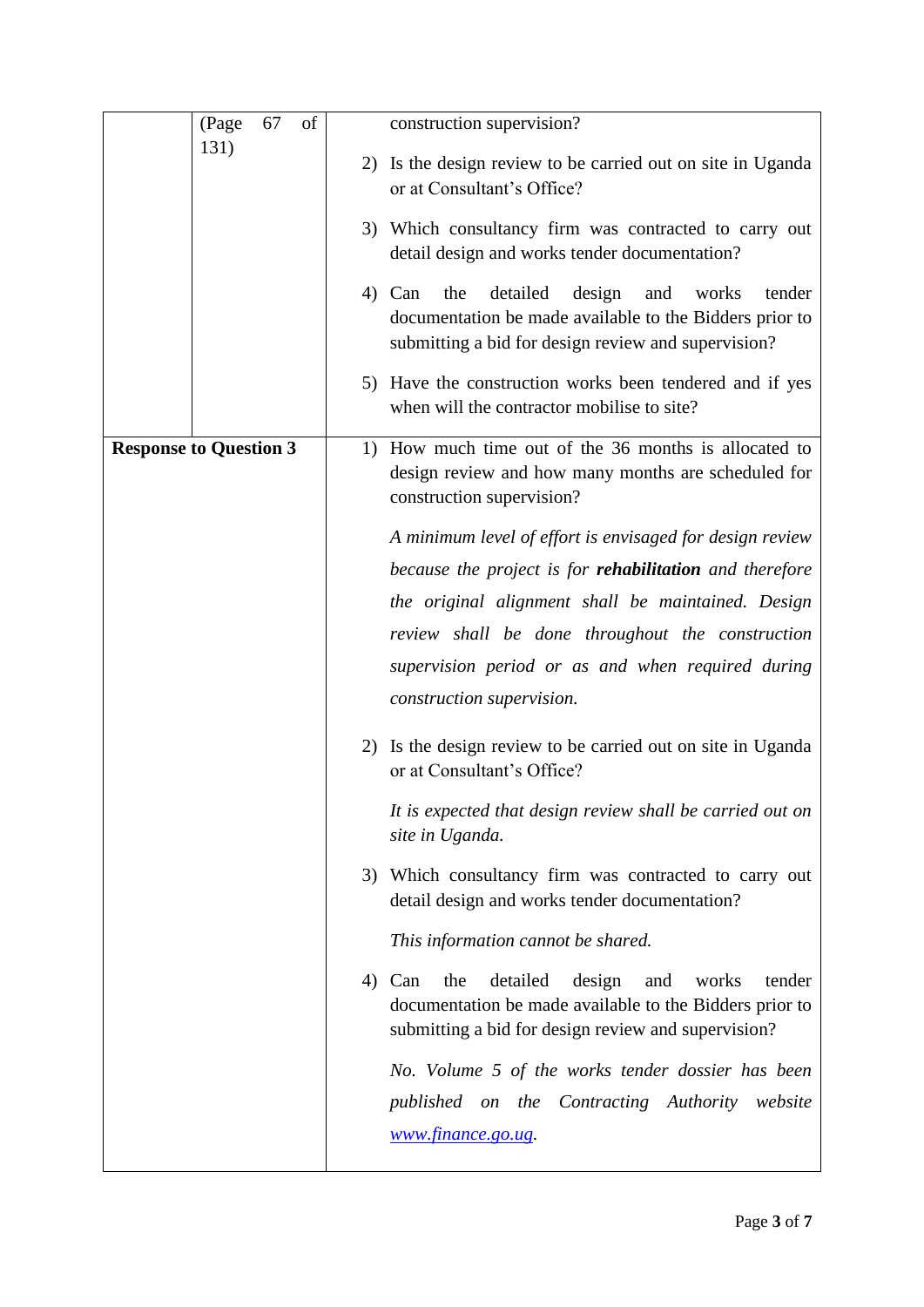|                |                                       | 5) Have the construction works been tendered and if yes<br>when will the contractor mobilise to site?<br>No. The tender of the construction works have been<br>launched but not yet awarded                                                                                 |
|----------------|---------------------------------------|-----------------------------------------------------------------------------------------------------------------------------------------------------------------------------------------------------------------------------------------------------------------------------|
| $\overline{4}$ | of<br>Terms<br>Reference,<br>4.2.1 i. | Amendments to existing design and contract documents and<br>Bills of Quantities to be carried out by the supervision<br>consultant.                                                                                                                                         |
|                |                                       | 1) What is the extent of design review to be undertaken?                                                                                                                                                                                                                    |
|                |                                       | 2) Will the design review be a timely separated task of the<br>supervision consultant prior to the commencement of<br>the construction works or will the design review have to<br>be carried out simultaneously i.e starting at the same<br>time as the construction works? |
|                |                                       | 3) If it is possible to be carried out prior to the<br>commencement of the construction works where<br>(location) will the design review have to be carried out?                                                                                                            |
|                |                                       | 4) If it has to be carried in Uganda, will office facilities for<br>the design review be made available by the Contracting<br>Authority and /or works contractor free of charge to the<br>consultant?                                                                       |
|                | <b>Response to question 4</b>         | 1) What is the extent of design review to be undertaken?                                                                                                                                                                                                                    |
|                |                                       | A minimum level of effort is envisaged for design                                                                                                                                                                                                                           |
|                |                                       | review because the project is for <b>rehabilitation</b> and                                                                                                                                                                                                                 |
|                |                                       | therefore the original alignment shall be maintained.                                                                                                                                                                                                                       |
|                |                                       | 2) Will the design review be a timely separated task of the<br>supervision consultant prior to the commencement of<br>the construction works or will the design review have to<br>be carried out simultaneously i.e starting at the same<br>time as the construction works? |
|                |                                       | Design review shall start at the same time as the                                                                                                                                                                                                                           |
|                |                                       | construction works and be carried out as and when                                                                                                                                                                                                                           |
|                |                                       | required during construction.                                                                                                                                                                                                                                               |
|                |                                       | 3) If it is possible to be carried out prior to the<br>commencement of the construction works where                                                                                                                                                                         |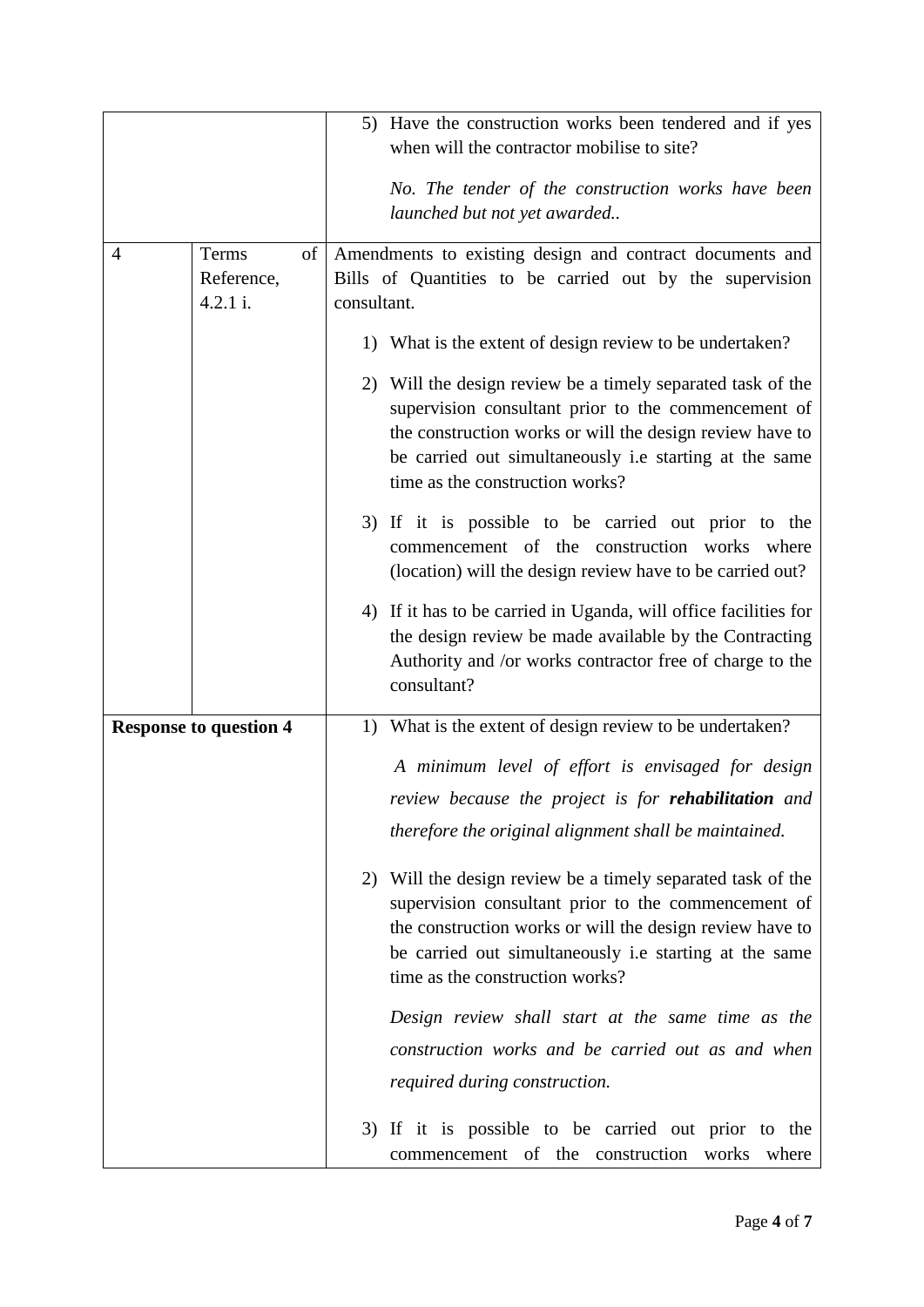|                                                                                                                                            | (location) will the design review have to be carried out?                                                                                                                                                                                                                                                                                                                                                                                                                                                                                                                                                                                                                                                                 |
|--------------------------------------------------------------------------------------------------------------------------------------------|---------------------------------------------------------------------------------------------------------------------------------------------------------------------------------------------------------------------------------------------------------------------------------------------------------------------------------------------------------------------------------------------------------------------------------------------------------------------------------------------------------------------------------------------------------------------------------------------------------------------------------------------------------------------------------------------------------------------------|
|                                                                                                                                            | It is expected that design review shall be carried out on<br>site in Uganda.                                                                                                                                                                                                                                                                                                                                                                                                                                                                                                                                                                                                                                              |
|                                                                                                                                            | 4) If it has to be carried in Uganda, will office facilities for<br>the design review be made available by the Contracting<br>Authority and /or works contractor free of charge to the<br>consultant?                                                                                                                                                                                                                                                                                                                                                                                                                                                                                                                     |
|                                                                                                                                            | Design review shall<br>be done<br>throughout<br>the                                                                                                                                                                                                                                                                                                                                                                                                                                                                                                                                                                                                                                                                       |
|                                                                                                                                            | construction supervision period or as and when                                                                                                                                                                                                                                                                                                                                                                                                                                                                                                                                                                                                                                                                            |
|                                                                                                                                            | required during construction, therefore no<br>office                                                                                                                                                                                                                                                                                                                                                                                                                                                                                                                                                                                                                                                                      |
|                                                                                                                                            | requirements, other than the ones provided to the                                                                                                                                                                                                                                                                                                                                                                                                                                                                                                                                                                                                                                                                         |
|                                                                                                                                            | supervisor consultant by the works contractor during                                                                                                                                                                                                                                                                                                                                                                                                                                                                                                                                                                                                                                                                      |
|                                                                                                                                            | construction supervision period, are necessary for this                                                                                                                                                                                                                                                                                                                                                                                                                                                                                                                                                                                                                                                                   |
|                                                                                                                                            | task.                                                                                                                                                                                                                                                                                                                                                                                                                                                                                                                                                                                                                                                                                                                     |
| 5<br>Terms<br>of<br>Reference, 4.3.3<br>(Page<br>66<br>of<br>131)<br><u>and</u><br>Terms<br>of<br>Reference<br>annex 5 (page<br>81 of 131) | Page 66 lists the facilities to be provided to the Supervising<br>consultant by the contractor under the works contract. Page 81<br>lists the costs for items which the supervising consultant has to<br>cover within his fees.<br>1) There is contradictory information provided with regard<br>accommodation<br>of<br>consultant's<br>staff.<br>Will<br>to<br>accommodation during the construction period for<br>consultant's staff be provided under the works contract<br>at no cost to the consultant?<br>2) Will this also apply for the design review period?<br>3) Or does the consultant have to include accommodation<br>cost for its staff during design review and construction<br>supervision into his fee? |
| <b>Response to Question 5</b>                                                                                                              | 1) There is contradictory information provided with regard<br>consultant's<br>accommodation of<br>staff.<br>Will<br>to<br>accommodation during the construction period for<br>consultant's staff be provided under the works contract<br>at no cost to the consultant?<br>Yes. For more information on facilities to be provided<br>by the Contractor to the Consultant refer to Volume 4 of                                                                                                                                                                                                                                                                                                                              |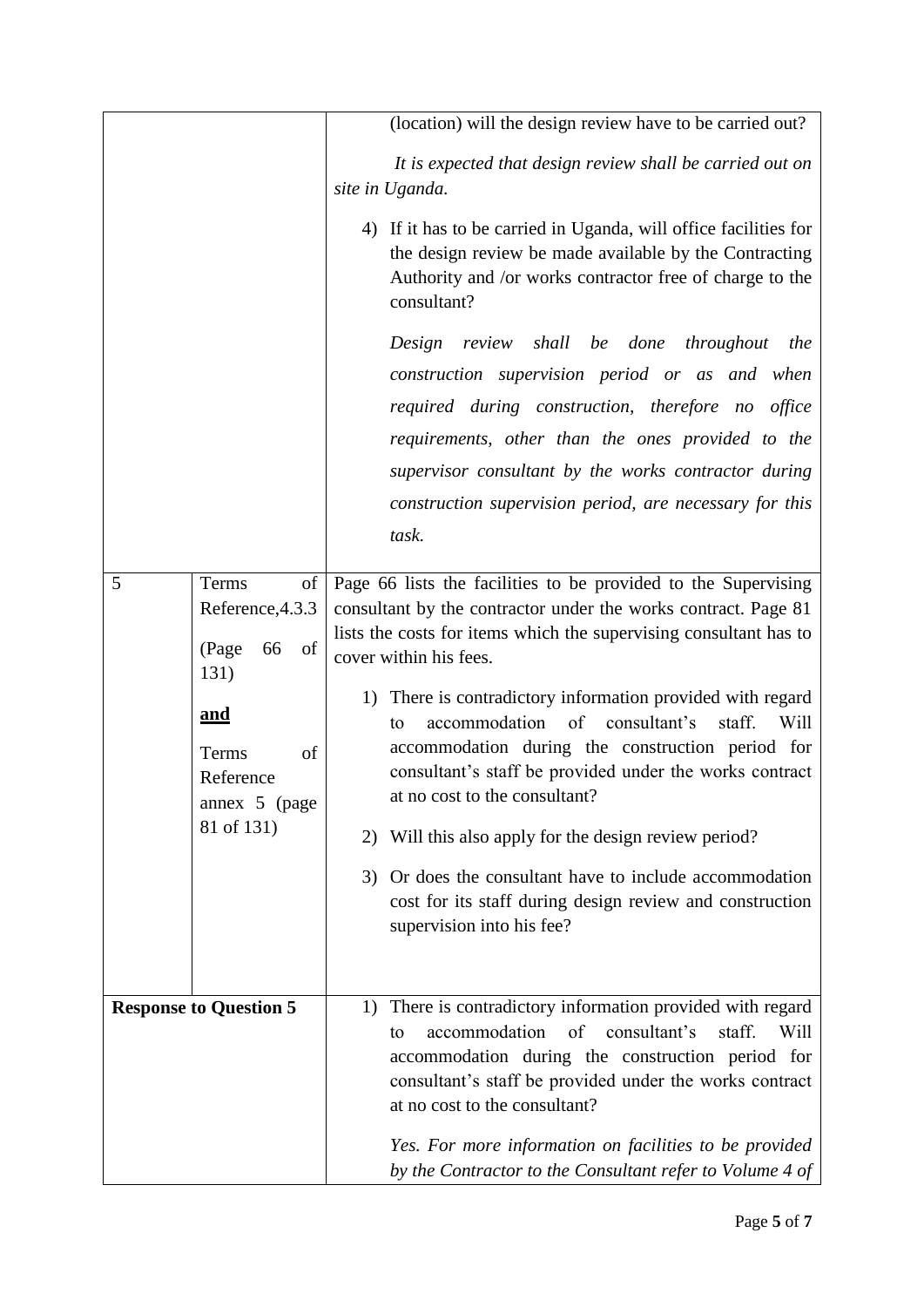| 6 | of<br>Terms                                                                                                                              | the works tender dossier published on the Contracting<br>Authority's website: www.finance.go.ug.<br>2) Will this also apply for the design review period?<br>Yes. Bidders should note that design review is part and<br>parcel of the time indicated for construction<br>supervision.<br>3) Or does the consultant have to include accommodation<br>cost for its staff during design review and construction<br>supervision into his fee?<br>Not applicable.<br>Required education listed for key expert 1 is: Graduate in Civil                                                                                                                                                                                                                                         |
|---|------------------------------------------------------------------------------------------------------------------------------------------|--------------------------------------------------------------------------------------------------------------------------------------------------------------------------------------------------------------------------------------------------------------------------------------------------------------------------------------------------------------------------------------------------------------------------------------------------------------------------------------------------------------------------------------------------------------------------------------------------------------------------------------------------------------------------------------------------------------------------------------------------------------------------|
|   | Reference,<br>6.1.1, page 67<br>and 68 of 131                                                                                            | Engineering;<br>preferably<br>Civil<br><b>Masters</b><br>in<br>Engineering/Construction Management or related field.<br>Will an expert with an education as MSc.in geodesy and 34<br>years of professional experience in railway engineering and<br>railway construction supervision be acceptable? Or will he be<br>deducted any points when evaluating his CV because he has an<br>Msc. in geodesy and not in Civil engineering?<br>Evaluation of Key Experts' CV's shall be based on the<br>requirements set out in the Terms of Reference and using<br>Evaluation Grid highlighted on page 125 of the dossier (and<br>amended after information meeting held on $3^{rd}$ September 2018<br>whose minutes were shared with Bidders on $12^{th}$ September<br>$2018$ . |
| 7 | Terms<br>of<br>Reference,<br>6.1.1 page 67<br>and 68 of 131<br>and<br>Part<br>Ш.<br>C<br>Evaluation<br>Grid<br>$125$ of<br>(Page<br>131) | Page item 6.1.1 lists two (2) key experts whilst the Evaluation<br>Grid on page 125 distributes 60 points to a total of four (4) key<br>experts. AS there are now on 2 key experts, How many points<br>are allocated the key expert 1 and how many points for key<br>expert 2?<br>Refer to information meeting minutes, annex A, shared with<br>Bidders on 12 <sup>th</sup> September 2018.                                                                                                                                                                                                                                                                                                                                                                              |